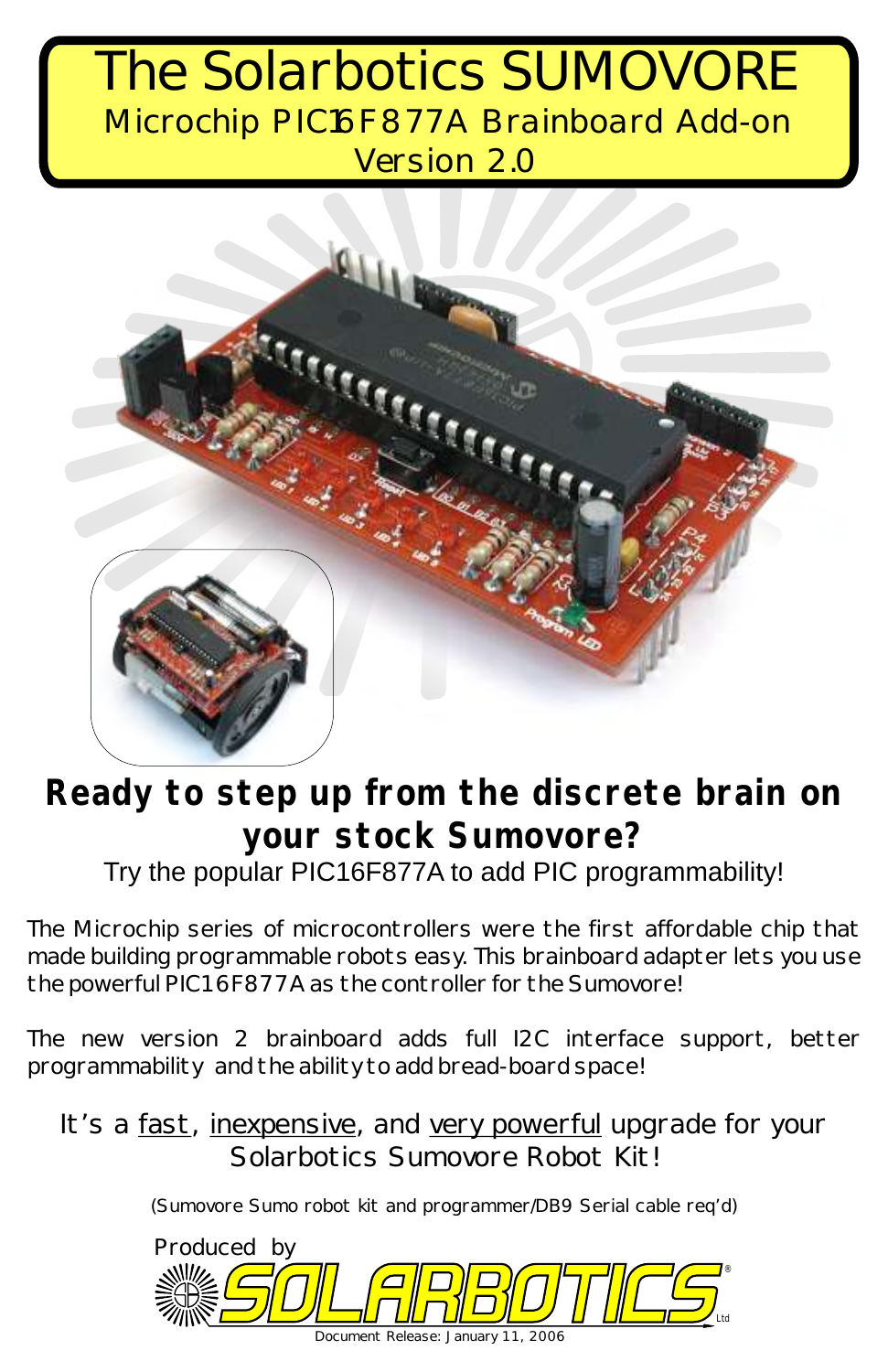We strongly suggest you inventory the parts in your kit to make sure you have all the parts listed. Use a pen, pencil, pricked finger, chocolate bar - anything to mark off the items. If anything is missing, contact us for replacement parts information.

#### **Disclaimer of Liability**

Solarbotics Ltd. is not responsible for any special, incidental, or consequential damages resulting from any breach of warranty, or under any legal theory, including lost profits, downtime, good-will, damage to or replacement of equipment or property, and any costs or recovering of any material or goods associated with the assembly or use of this product. Solarbotics Ltd. reserves the right to make substitutions and changes to this product without prior notice. (Sorry, gotta make the lawyer happy!)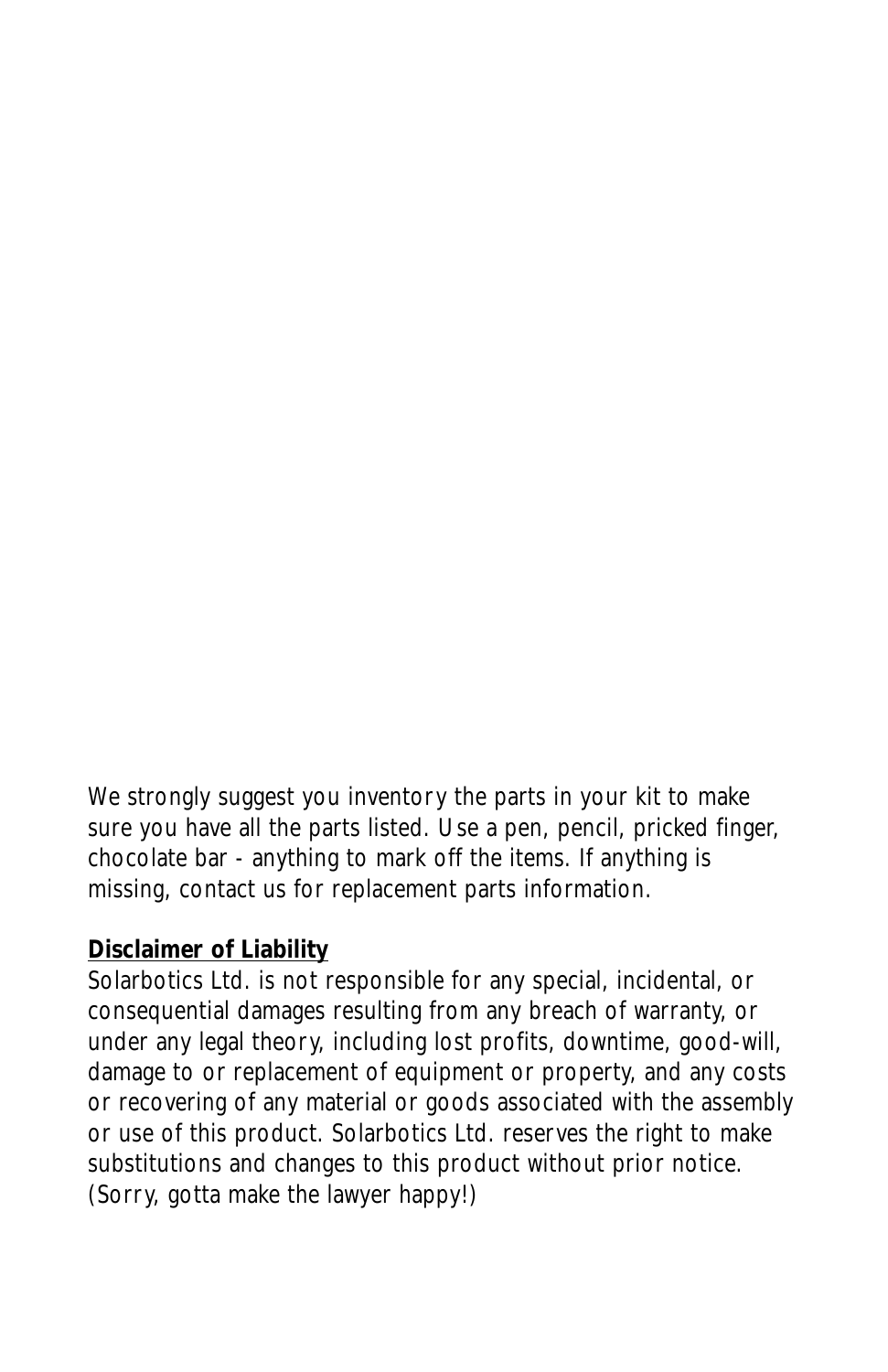#### The PIC16F877a Brainboard Parts List

#### **PIC16F877a Brainboard Components**

- 1 Printed Circuit Board (PCB)
- 1 Microchip PIC16F8778a Microcontroller
- 1 40 Pin socket
- 1 20MHz Resonator
- 1 Reset Button
- 1 2N3904 NPN Transistor
- 1 2N3906 PNP Transistor
- 5 Tiny red LEDs (sensor indicators)
- 1 Tiny green LED (programming indicator)
- 1 0.1µF capacitor (labeled '104')
- 1 22µF capacitor
- 11 10k Resistor (Brown/Black/Orange) for Position R1 to R11
- 1 4.7k Resistor (Yellow/Violet/Red) for Position R12
- 5 1k Resistors (Brown/Black/Red) for Positions R13, R14, R15, R16, R17
- 2 4-Pin Sumovore interface headers
- 2 8-Pin Sumovore interface headers
- 1 5-Pin Low-profile Socket for Breadboard expansion board
- 1 11-Pin Low-profile Socket for Breadboard expansion board
- 1 3-Socket Programming header
- 1 3-Pin Male Header (for building optional programming cable)
- 1 QRD1114 edge sensor (for Sumovore's middle sensor)
- 1 Polarized 5-Pin I2C interface header

**Tools Required**

Soldering equipment Side-cutters or fine snips Computer (for programming / downloading code!)

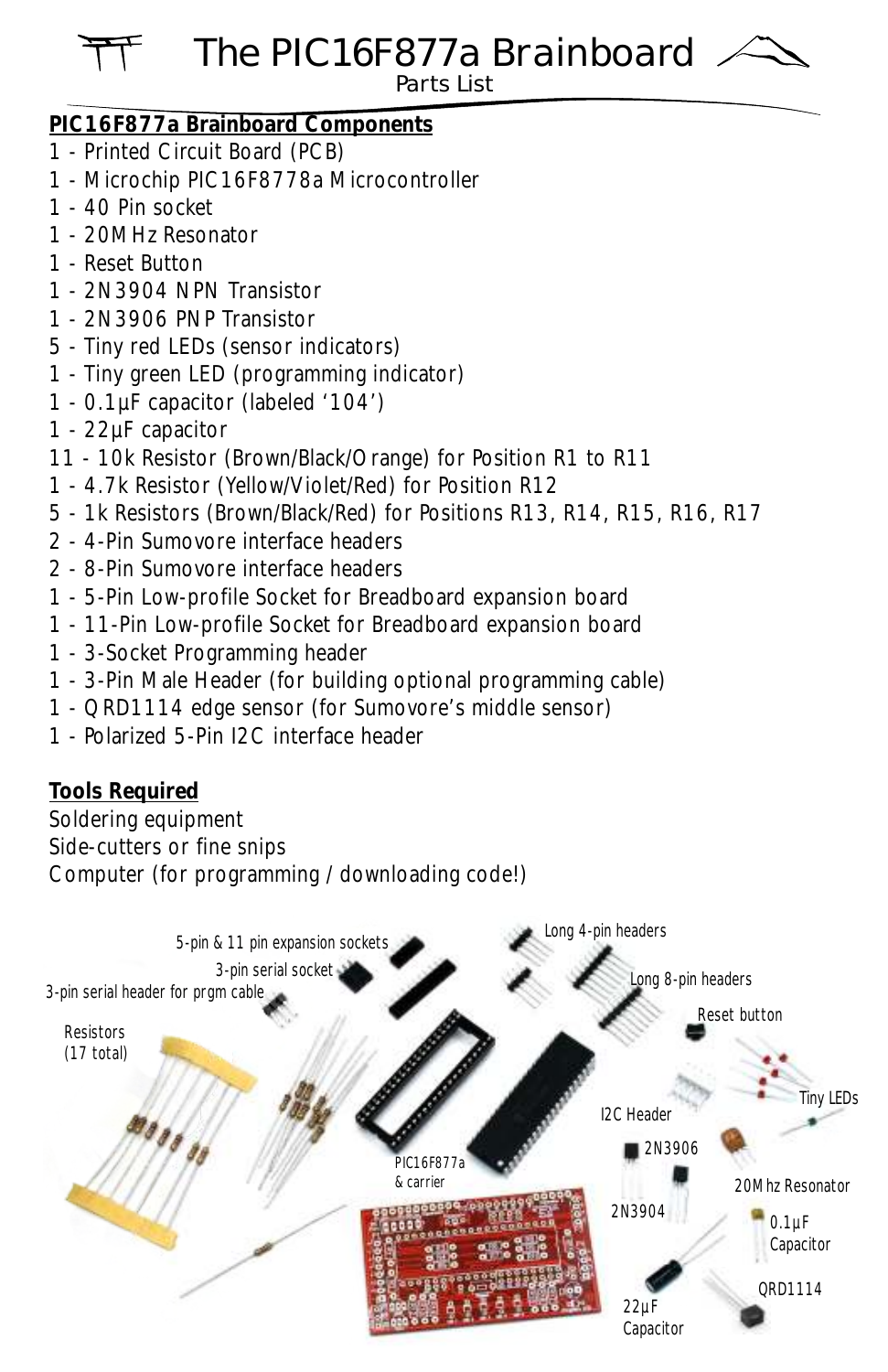# The PIC16F877a Brainboard

Introduction

Looking for a more flexibility out of your Sumovore? Well, welcome to the next in our series of brainboards - the PC16F877a. The '877 offers an impressive list of features, including (but not limited to):

- 14kB flash memory
- 2 Comparitors
- 2 capture/compare/PWM functions
- Eight 10-bit Analog-to-digital converters (ADCs)
- In-circuit programmable
- 33 programmable Input/Output (I/O) lines
- $\bullet$   $\vert$ <sup>2</sup>C protocol for sensor networking

Programming the PIC with Microchip's own "MPLAB" Integrated Development Environment is a very capable way to program if you are comfortable using assembler, but it also supports programming environments like Hi-Tech software's free "PICC Lite" C-compiler. There is also the free JAL (Just Another Language) compiler too.

This is **not** a kit for a microcontroller beginner. Anybody using this brainboard should have the appropriate skills, or be ready to learn the techniques that make a microcontroller... microcontrol!

This kit lets you swap out the default discrete brainboard for a programmable version. If you run into any problems, it's a simple process to swap a different brain. Hmmm, that would be desirable in real life!

This brainboard features:

- . Microchip PIC16F877a microcontroller
- 5 indicator LEDs & 1 programming LED indicator
- Built-in shift-leveller for direct RS-232 serial programming
- Microprocessor Reset Switch
- Standard 0.1" expansion interface holes for breadboard add-ons
- Expansion interface featuring:
- 5 digital I/O (RD0-4, shared with LED indicators)
- 5 analog/digital I/O (RA0,1,2,3,5 shared with line sensors)
- $\bullet$  I<sup>2</sup>C Bus (RC3,4)
- Regulated 5V and Raw 6V
- Direct access to the microcontroller TTL serial interface
- Full Port B & E A/D expansion access, A4 (time capture & compare), & D7 (digital I/O) port access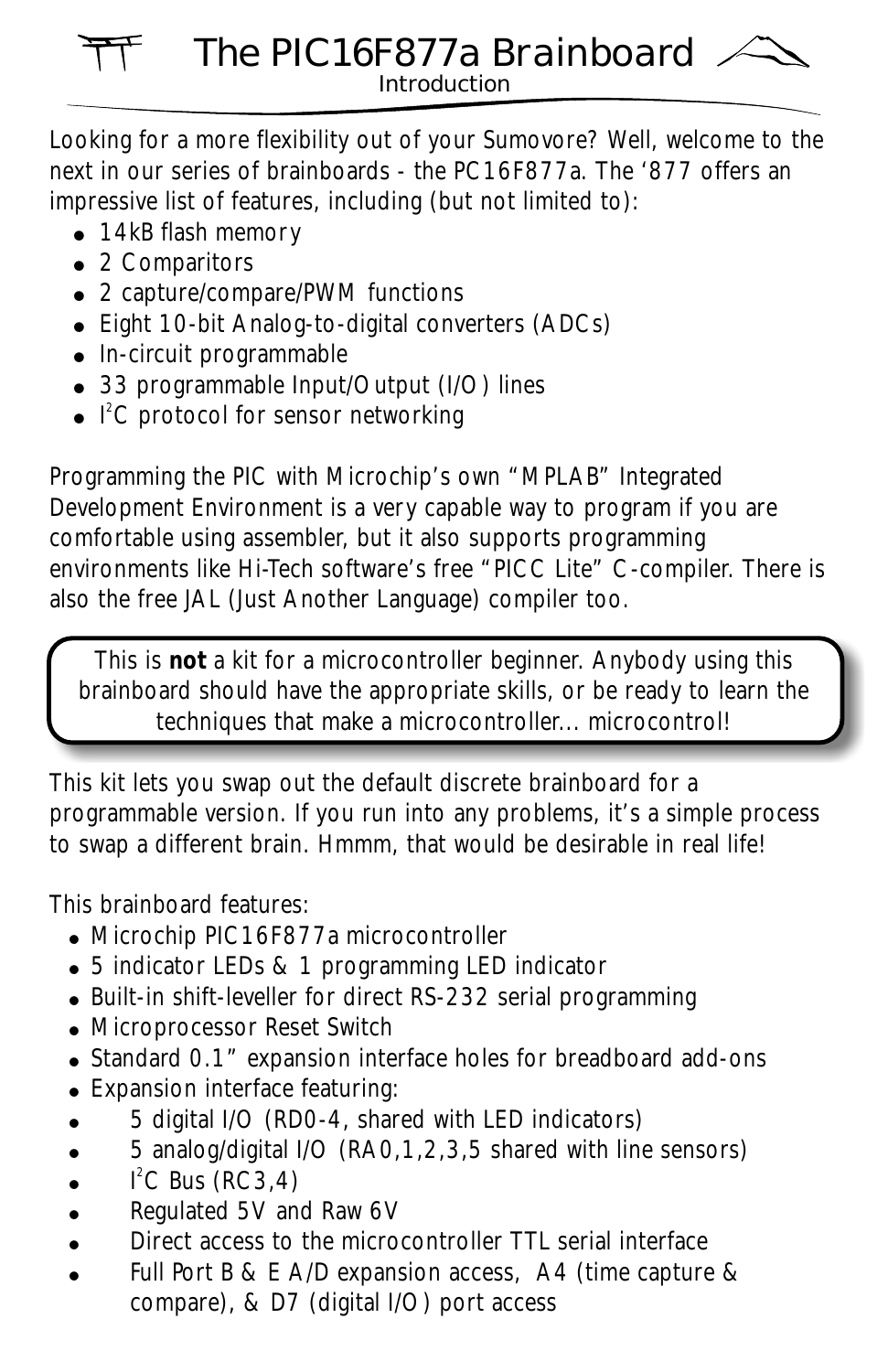#### Building It - Steps 1, 2, 3 The PIC16F877a Brainboard

When building this kit, you *must* bend the resistors down right near the resistor body. This PCB is designed on the tight side, so being compact counts!

**Step 1 - 11 x 10k Resistors (Brown / Black / Orange):** The 10k resistors are used for many things on this brainboard, and are installed at positions **R1 through R11**. What are they used for? You really want to know? Ok...:



R1, R2, and R5 are used for RS-232 shiftlevelling.

R3 & R4 are pulldowns for motor control.

R6, R7, R8, R9 & R10 are pullup for the QRD sensors on PortA.

R11 is a pullup for the reset switch.

**Step 2 - 1 x 4.7k Resistors (Yellow / Violet / Red):** The 4.7k resistor is installed in position **R12**. It's used as part of the RS-232 shift-leveller for programming.

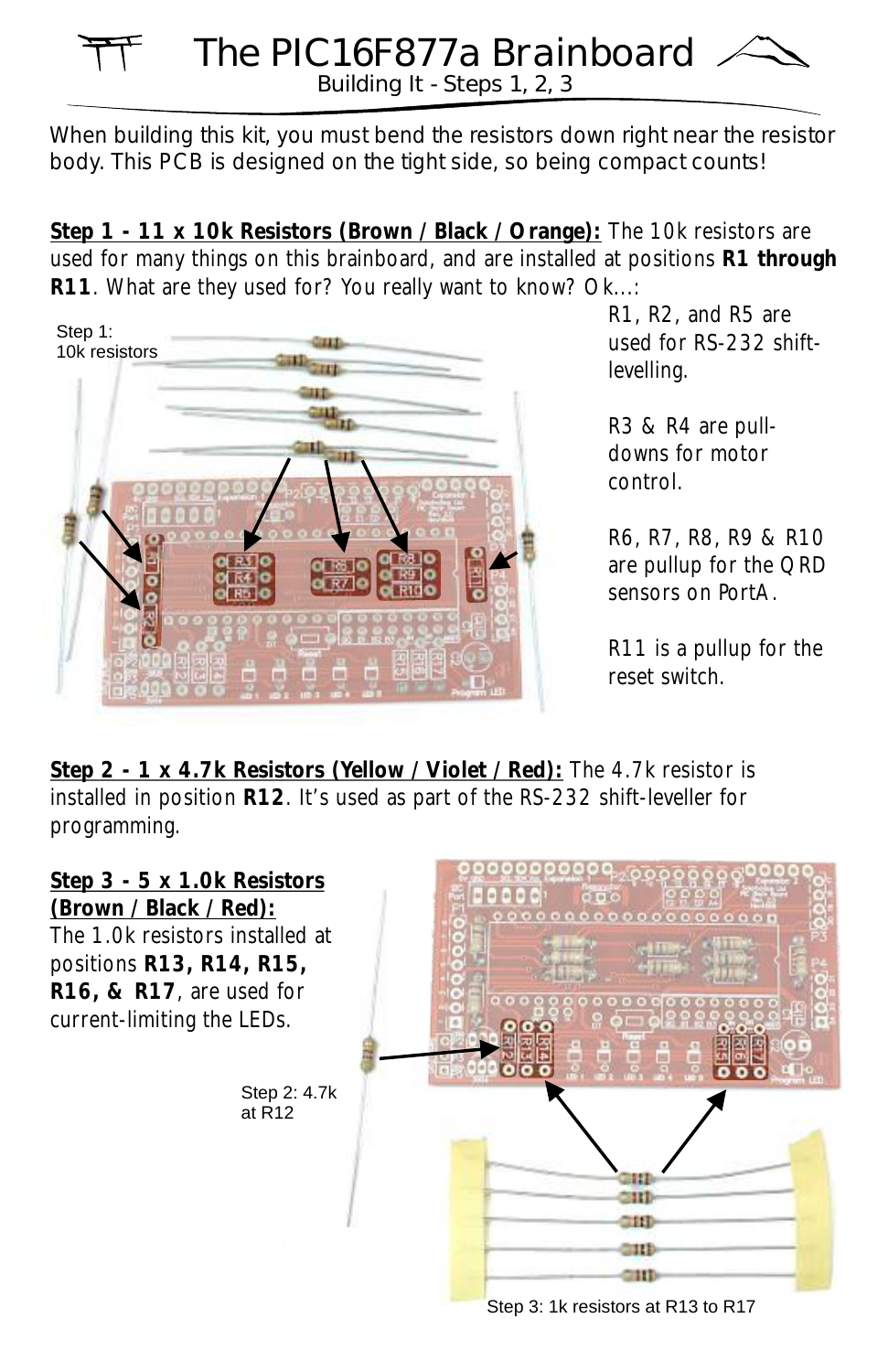#### Steps 4, 5, 6 The PIC16F877a Brainboard

Step 4 - Tiny Red Indicator LEDs: You can't have a robot without blinky lights. Really. Besides, they truly are useful for figuring out what your robot is thinking at any moment.

Unlike resistors, these have to be installed the right-way-around. Look underneath the LED to see which side has the painted bar. That's the side that goes nearest to the bar symbol on the PCB.

Put the red ones in positions **LED 1** through **LED 5**.

**Step 5 - Tiny Green Programming LED:** This LED is on when connected to the programmer, and flickers during the download process.



**Step 6 - Reset Switch:** Install the reset switch in the location marked "Reset".

(good for resetting stuff!)

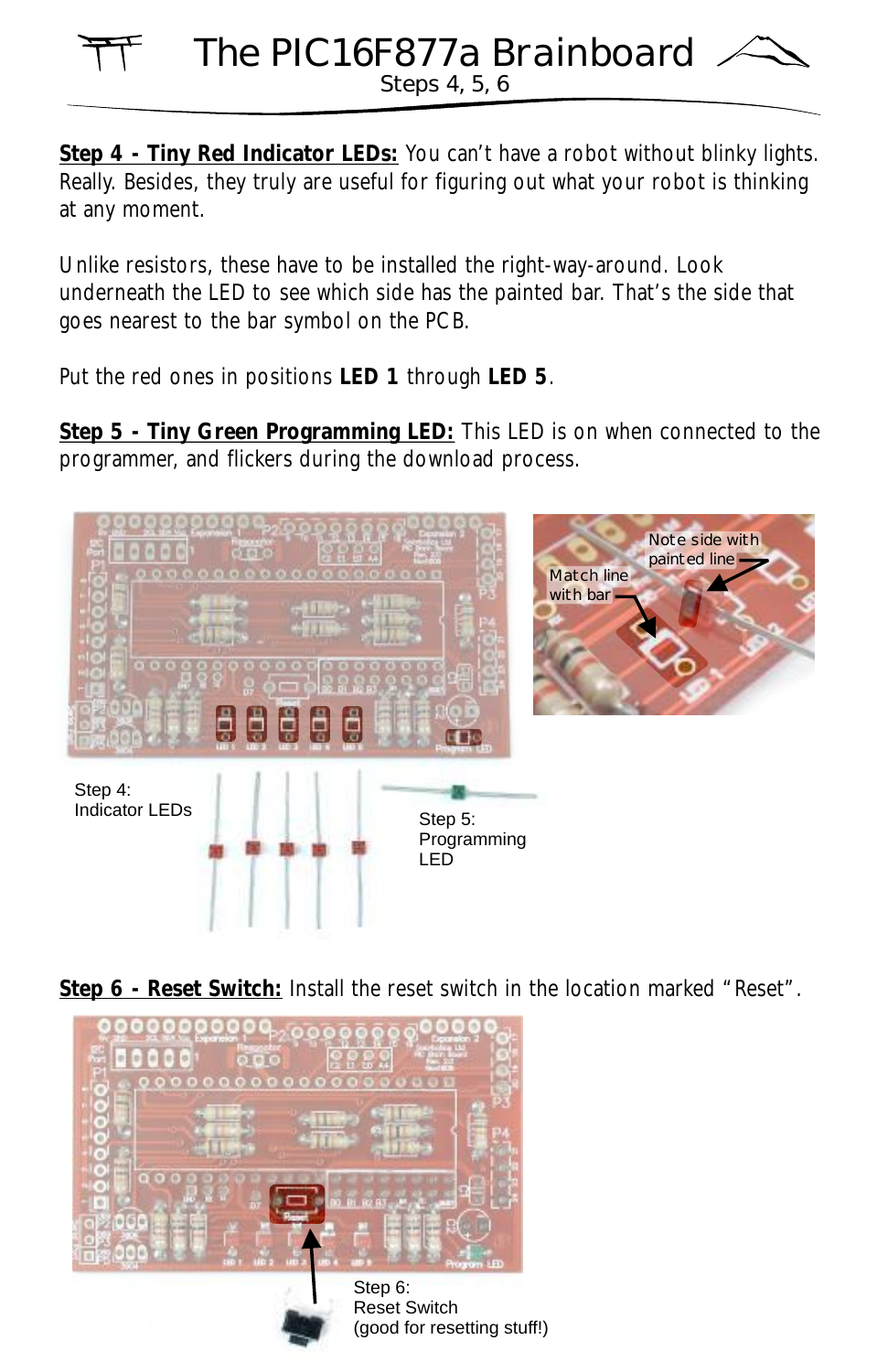## Steps 7, 8 The PIC16F877a Brainboard

Step 7 - 0.1µF Capacitor (Labeled '104'): Install the 0.1µF capacitor into the location marked **C1**. This capacitor is part of the power-smoothing for the microcontroller.



Step 8 - DIP Carrier: It's a good idea to put in a carrier for your microcontroller. Nothing more frustrating than soldering in a 40-pin chip backwards (ug!).

Solder the carrier in, and keep the notch aligned up with the notch printed on the circuit board. It will help you install the microcontroller the right-way around (really, **really** important!).



*DIP carrier & 0.1µF capacitor (note notch location on DIP carrier!*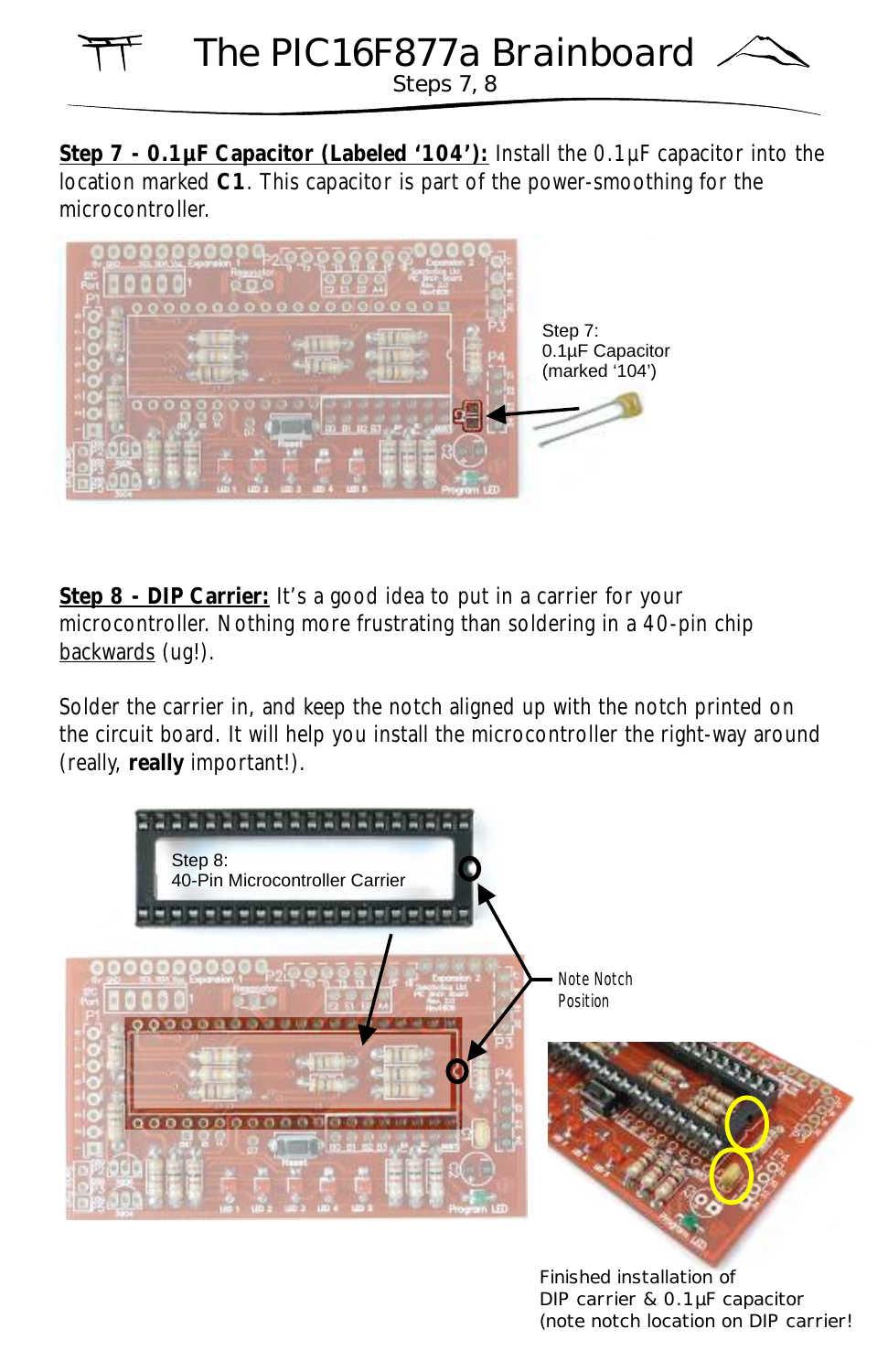Step 9 - 20MHz Resonator: The resonator is what sets the timing for all the processes in the 16F877a, so it's pretty important. Install it in the position marked **Resonator**. It doesn't matter which way around you put it in.

**Step 10 - 22µF Capacitor:** The 22µF electrolytic capacitor is part of the RS-232 circuitry. You'll see that one side of the capacitor has a stripe - this marks the **negative** side, and is the **shorter** leg. Make sure you insert the capacitor into

location **C2** with the **negative side** going into the **square pad**. Installing it backwards isn't good!





Step 10: 22µF capacitor. Note that the short leg near the stripe is installed in the negative pad!



**JOSPAN** 

**Step 11 - 2N3906 & 2N3904 Transistors:** The transistors are part of the RS-232 communication circuitry. Just install them in the locations as marked by **3906** and **3904**, making sure that the transistor curve matches the curve on the circuit board.

*Note the stripe on the capacitor!*





*Close-up of the transistor installation*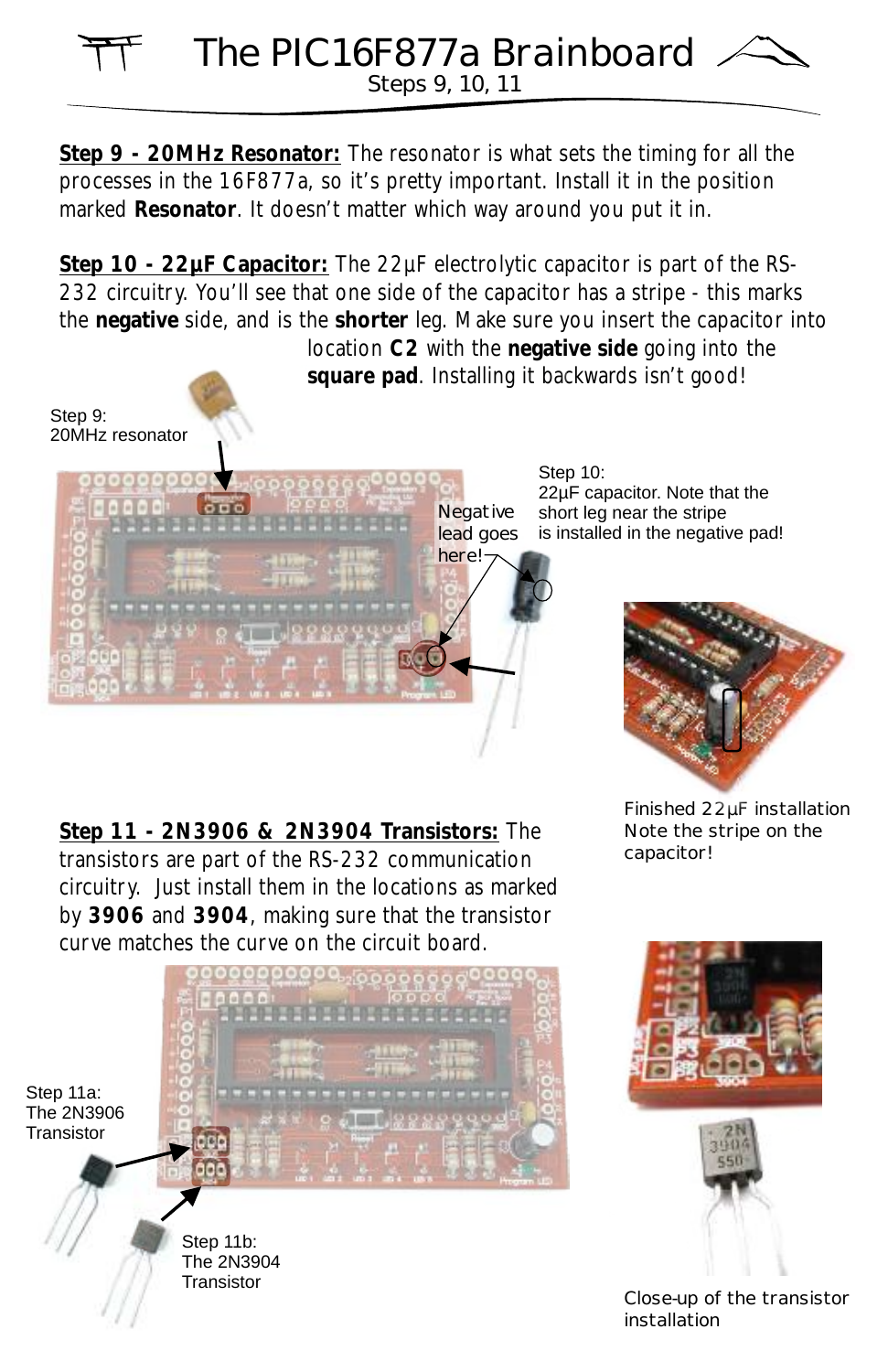The PIC16F877a Brainboard

Steps 12, 13, 14

Step 12 - I<sup>2</sup>C Header: Going to interface to other I<sup>2</sup>C peripherals? You'll need to install this header. Make sure the big

flat tab is nearest the top of the PCB, where the long line is shown on the symbol. Install it in the position marked **2 I C Port**.

**Step 13 - 3 Socket Header:** Here's the plug to receive your serial programming cable.

Step 13: 3 Socket **Strip** 

**Step 14 - 11 & 5 Socket Expansion Headers:** These are not essential to the brainboard, but it's best to install them now just in case if you do ever want to add a custom breadboard.

Simply line them up and solder them into locations **Expansion 1** and **Expansion 2**.



Step 12: l<sup>2</sup>C Port



You're almost done. Let's flip the PCB over, and work entirely on the other side to install the mounting pins.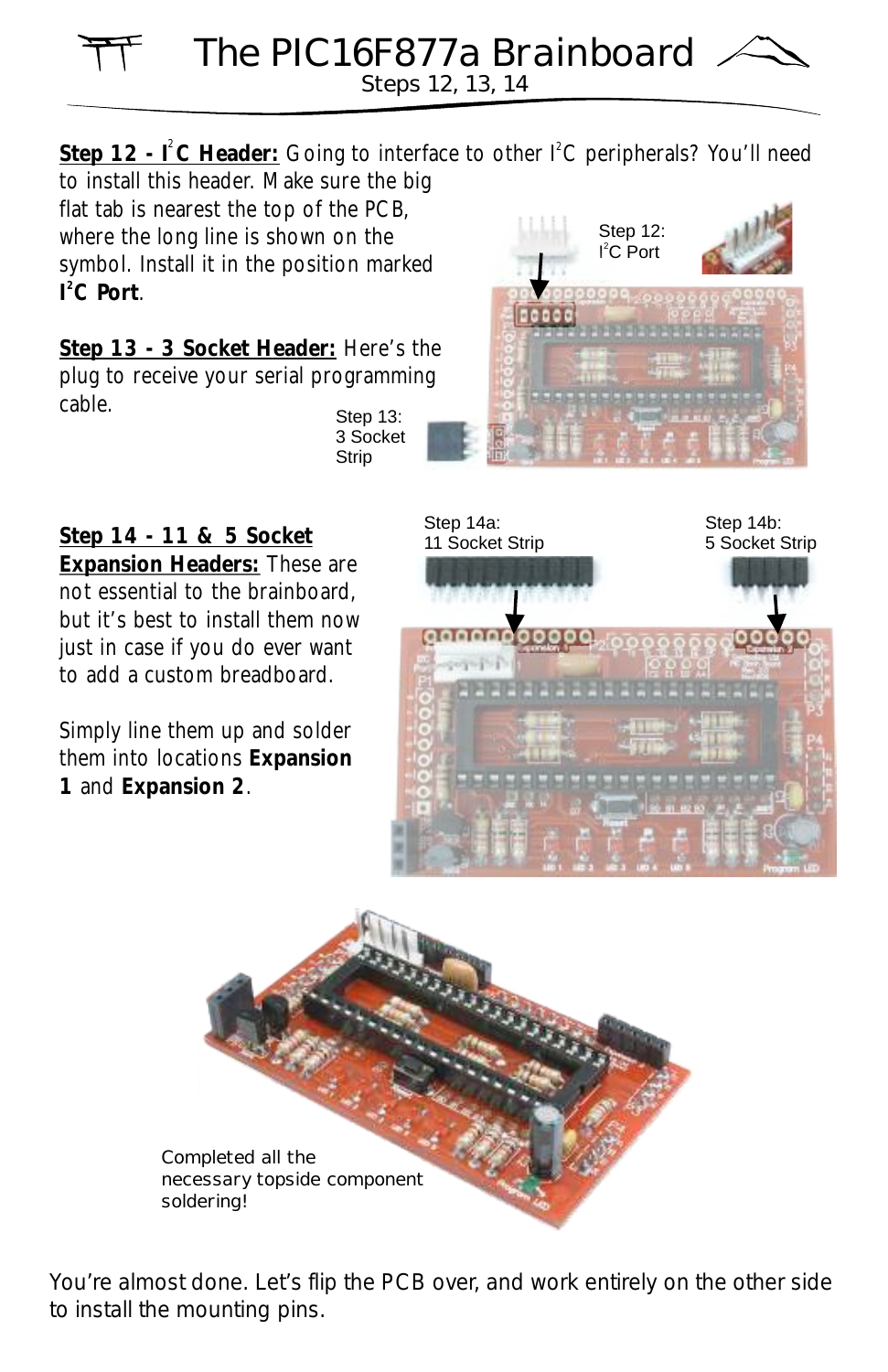#### Steps 15, 16 The PIC16F877a Brainboard

Step 15 - 8 Pin Headers (x 2): To attach your new Brainboard to the robot, you'll need to solder the two 8-pin headers in positions **P1** and **P2**, but on the underside. I don't think you heard me, so...

**NOTE / IMPORTANT / READ ME, DARN IT:** Install all these pins on the bottom of the PCB. See the dashed outline around P1, P2, P3, and P4 on the top of the PCB? That means "This is where they go, but on the bottom." There. Hope we've made that clear! (Once more: "Install them on the bottom!")



**Another Important Note! Yes, ANOTHER one!:** As these pins will mate with the sockets on the main robot body, you should try to get them installed as straight as possible. If you don't get them straight, you'll be fighting to match up all the pins to all the sockets! Here's what we suggest you do:

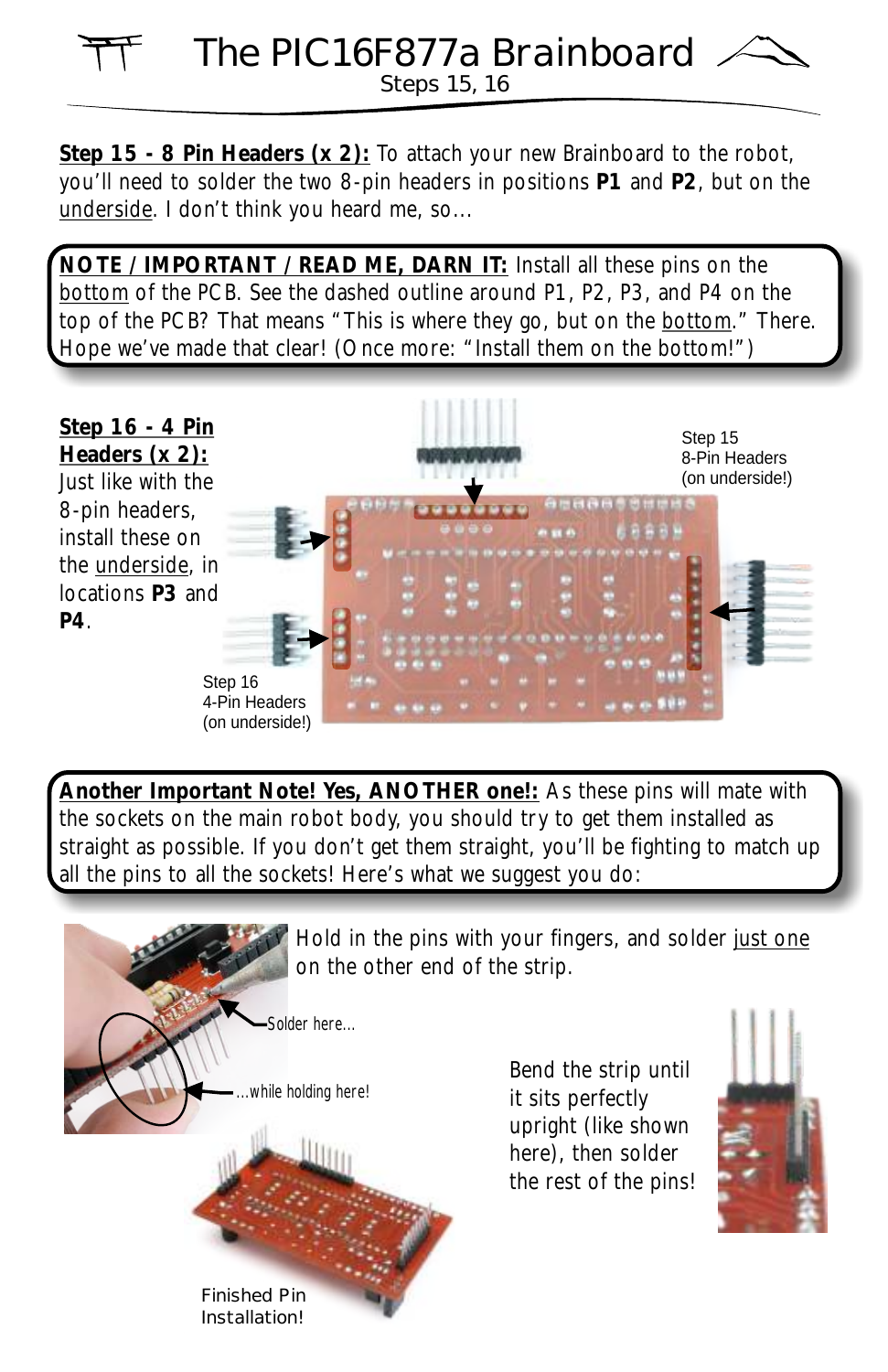#### Step 17 The PIC16F877a Brainboard

**Step 17 - Install the PIC 16F877a:** This is a static-sensitive part, so if you frequently "zap" people, you'll have to be careful. Do this near a sink, and touch the metal faucet just before doing this, as it will remove any static charge.

Insert the microcontroller. Note that the notch on the end of the chip must match the notch on the PCB, which is on the right side.

As the chip has legs that splay out a bit, you might want to bend the legs inward so it fits into the chip carrier easier.



Having trouble getting the Microcontroller installed in the carrier? Try this: Gently bend all the chip pins inwards on a flat surface.



...ends like this!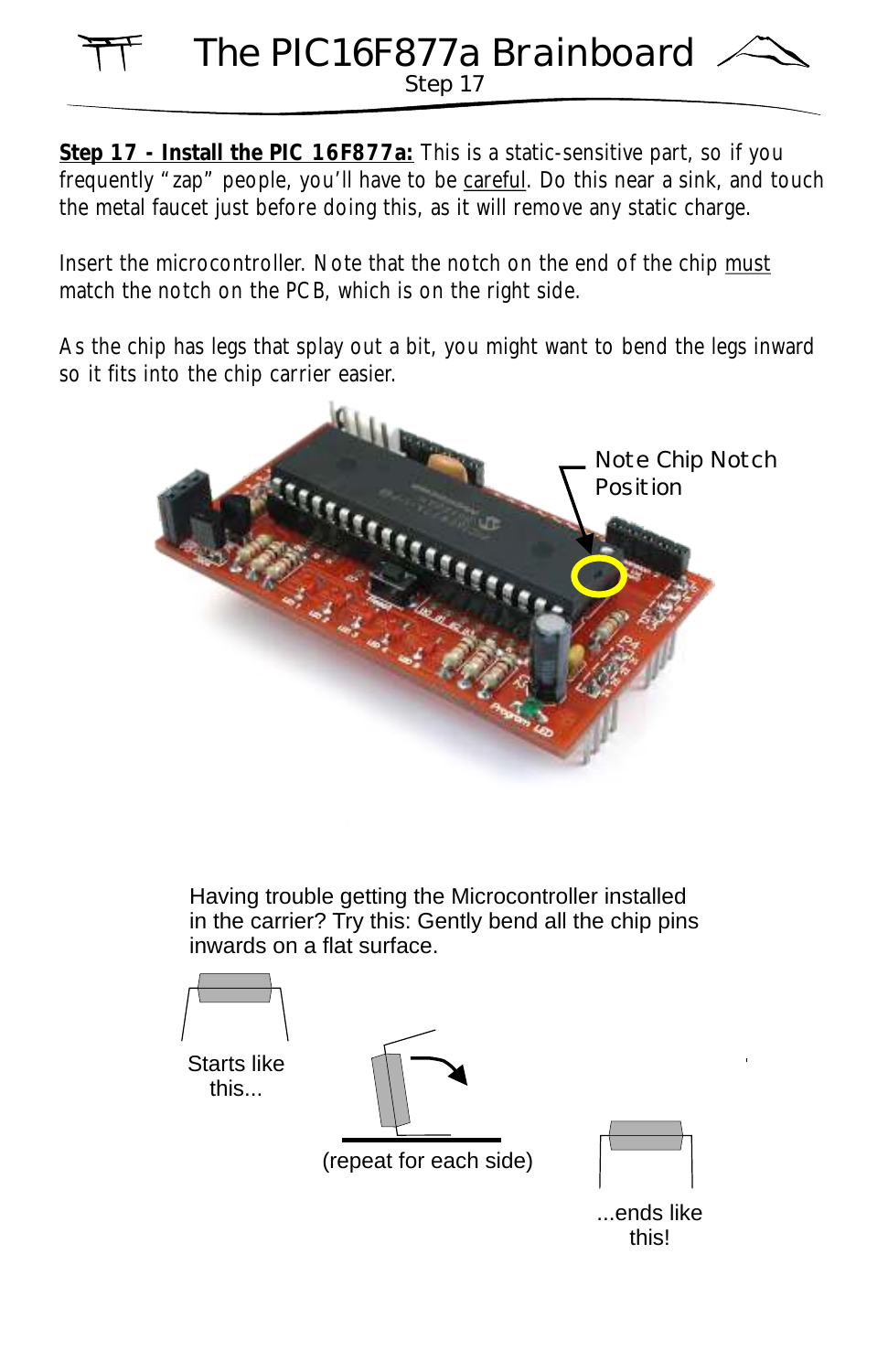On the Sumovore, you have to add the center edge-sensor to make full use of the Brainboard:

**Step 18 - Installing the 5th line sensor:** Yank the edge-sensor board out of your Sumovore, and install the included line sensor in position 'Edge3', just like you did when you originally built your Sumovore.



The Brainboard has some pretty cool additional features which you may never need to use, but they're here if needed:

- ! Unregulated 6V power from the main 4-cell battery pack
- I<sup>2</sup>C for peripheral (sensors/networking) communication
- ! Tap points for utilizing unused PD2, PB0-PB7, PE0-PE2, and PA4 ports
- ! Port E offers digital I/O, or analog-to-digital conversion
- Port A4 offers timer compare I/O
- . Port D7 offers digital I/O
- Port B offers digital I/O
- ! Port RC7 (used for serial Rx) can be used as digital I/O
- ! Port RC6 (used for serial Tx) can be used as digital I/O

| P <sub>1</sub>                      |
|-------------------------------------|
| 1 - GND                             |
| $2 - Vcc$                           |
| 3 - I eft Mot Dir B - P2/13         |
| 4 - I eft Mot Dir A - Pin15         |
| 5 - Right Mot Dir B - P2/15         |
| 6 - Right Mot Dir A - Pin24         |
| 7 - I eft Fnable - Pin16            |
| 8 - Right Enable - Pin17            |
|                                     |
| PЗ                                  |
| 17 - R-Edge sensor - Pin7 - Exp2/5  |
| 18 - RC-Edge sensor - Pin5 - Exp2/4 |
| 19 - C-Edge sensor - Pin4 - Exp2/3  |
| 20 - LC-Edge sensor - Pin3 - Exp2/2 |

- *P2*
- *9 Left IR sensor Pin28*
- *10 Right IR sensor Pin29*
- *11 NC*
- *12 NC*
- *13 Inverted Mot Dir Left P1/3*
- *14 Non-Inverted Mot Dir Left P1/4*
- *15 Inverted Mot Dir Right P1/5*
- *16 Non-Inverted Mot Dir Right P1/6*
- *P4*
- *21 L-Edge sensor Pin2 Exp2/1*
- *22 Raw 6v*
- *23 Regulated 5v Vcc*
- *24 GND*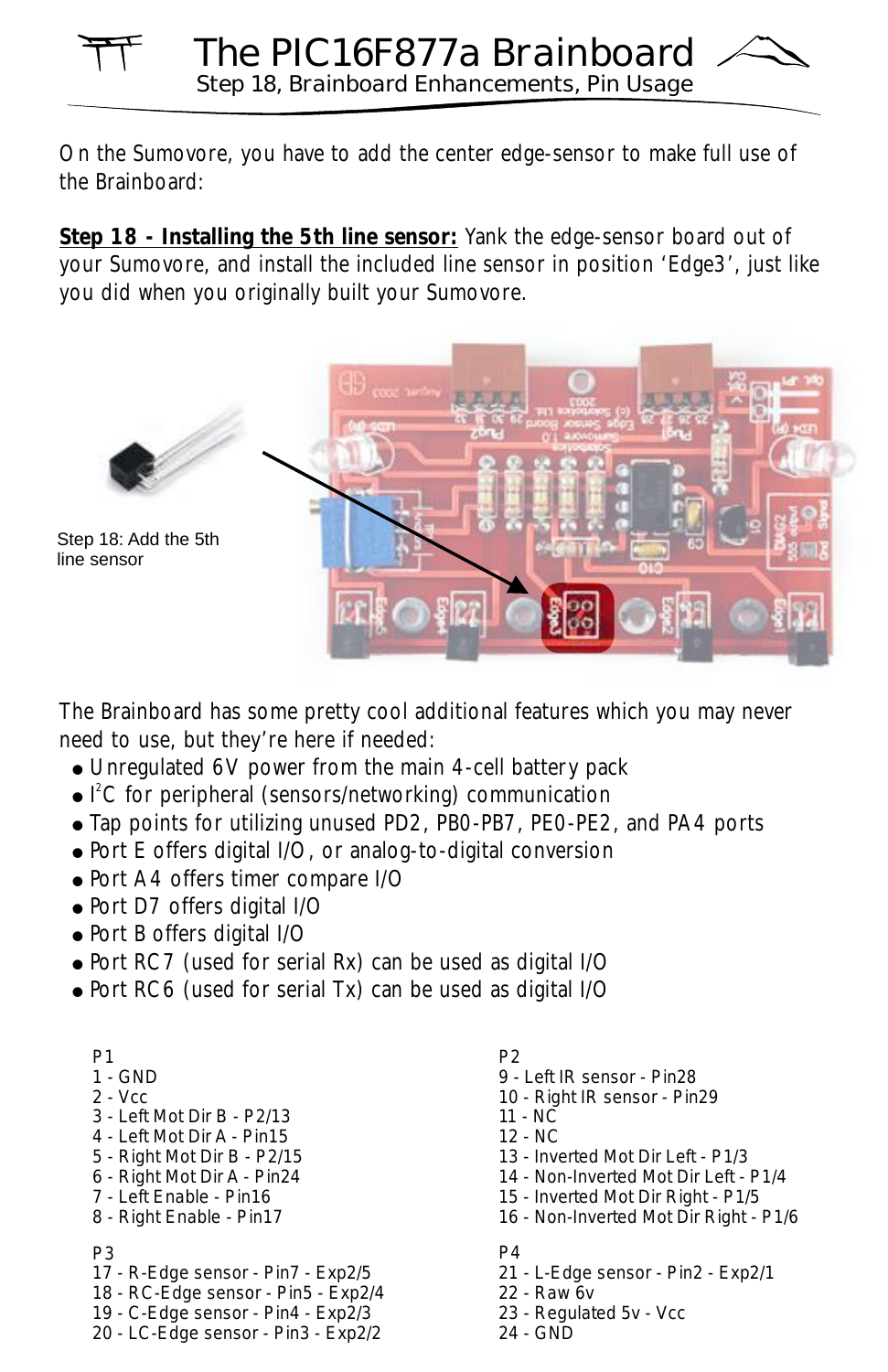

If you don't already have a programming cable, you'll have to make or buy one. Being of the roboticist/hacker sort, we expect you may have an old serial mouse near by. Snip it so you're left with the cable and plug with holes in it.

Use a multimeter, and identify the wires in the following diagram, and solder them to the included 3-pin header. To protect the header, smother it in hot-glue or epoxy, like the one in the picture.

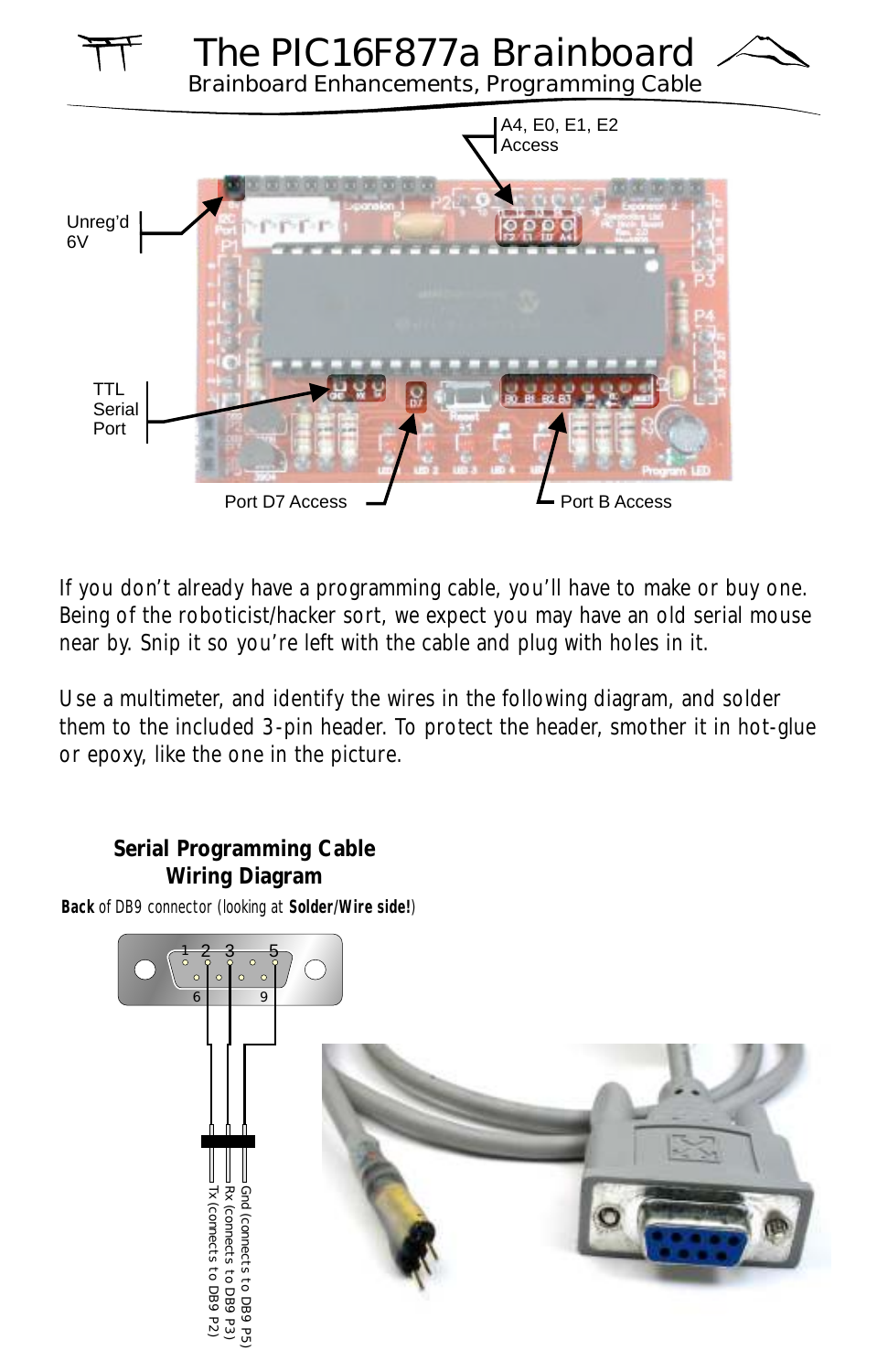#### Programming the BrainBoard The PIC16F877a Brainboard

**Programming the PIC16F877a:** If you are brand-new to PIC programming, here's a step-by-step process to loading up your own code:

**Download:** Get these files from the links below, or directly from the support page for the brainboard on http://www.solarbotics.com

| 1) MPLAB Integraded Development Environment (the "IDE"), (version 7.40):<br>http://ww1.microchip.com/downloads/en/DeviceDoc/mp740 full.zip<br>(free download, but requires site registration) |
|-----------------------------------------------------------------------------------------------------------------------------------------------------------------------------------------------|
| 2) HI TECH PICC-Lite C-Programming Language (freeware version 9.50PL2):<br>http://www.htsoft.com/products/PICClite.php<br>(free download, but requires site registration)                     |
| 3) Shane Tolmie's free PIC Bootloader (version 9-50):<br>http://www.microchipc.com/PIC16bootload/                                                                                             |
| 4) (Optional) Sumoline_2.mcp source code template directly from Solarbotics                                                                                                                   |

**Install:** Start the installation with MPLAB software, then the PICC-Lite software, which will integrate with the MPLAB software. This will form your programming environment.

Unzip the PIC Bootloader software (it doesn't have an installer).

**Run:** Start MPLAB via the Start Menu/All Programs/Microchip/MPLAB IDE v7.40. Load up the "Sumoline 2.mcp" file to open the source code to make any changes. Once you're satisfied with your code, hit the "Make" button (F10 or under Project/Make). This generates a "Sumoline\_2.hex" file which you'll download to your brainboard.

Plug the serial programming cable you made into the brainboard, with the ground line nearest the rear corner socket "DB8-P5". Warning: The "Program" LED will light even if the cable is in backwards!

Load your new .hex file into the PICbootPlus.exe downloader, select your COM port and set the Baud rate to 36400bps. **POWER ON** your Sumovore (disable the motors is a good idea), and click the "Write" button. Hit the Brainboard's "Reset" button to start the download, which should only take a moment.

Unplug the robot, reset it, and watch the indicator LEDs. Loaded with our code, with the Sumovore placed on a black surface, the lights will show the 5-second count-down, and will start to chase a huge Japanese guy around the ring\*, if it's on a white surface when powered up, it will follow a black line.

<sup>\*</sup>Huge Japanese Guy not included with kit. They cost too much to ship.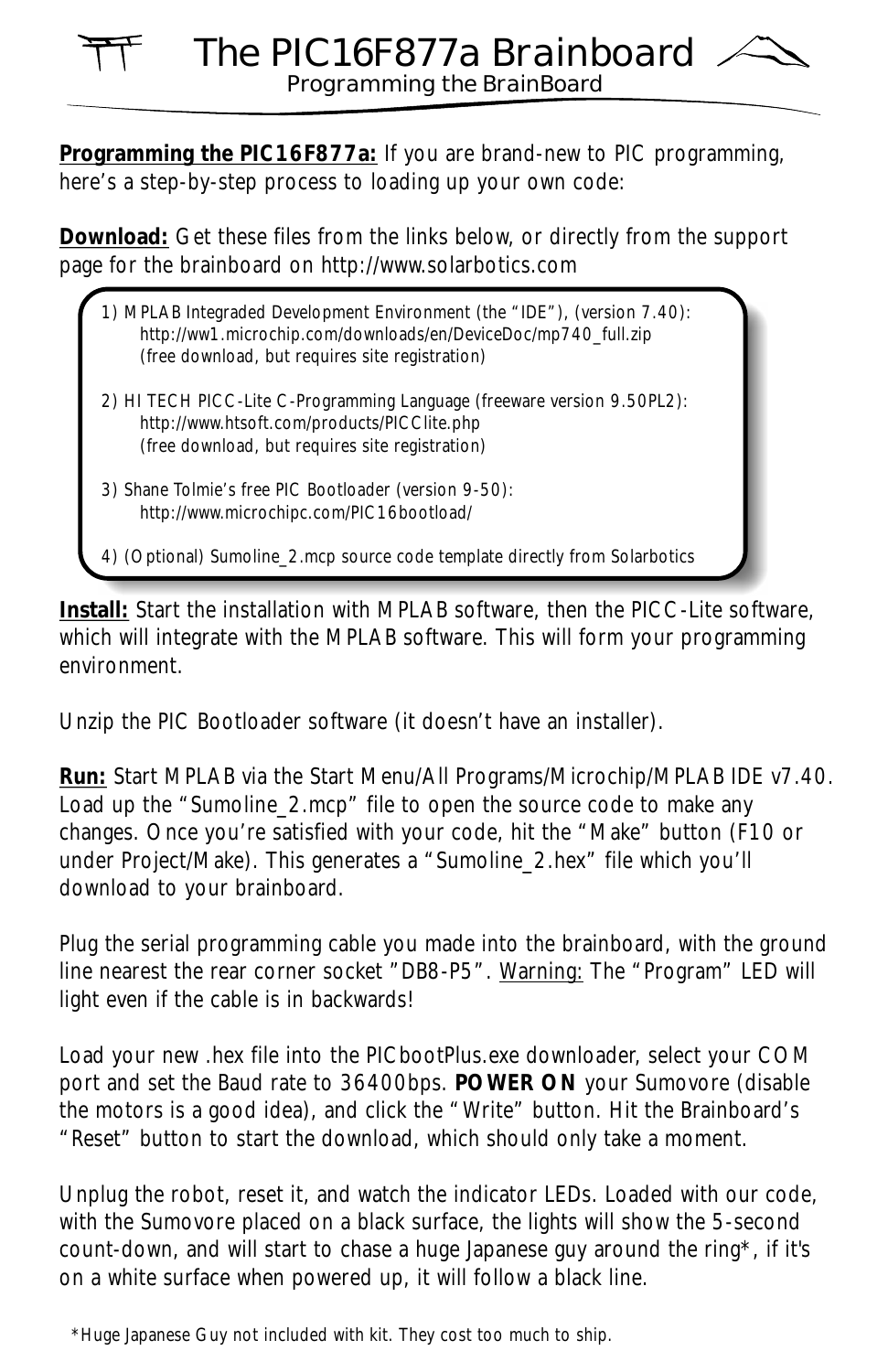The PIC16F877a Brainboard

Brainboard Schematics